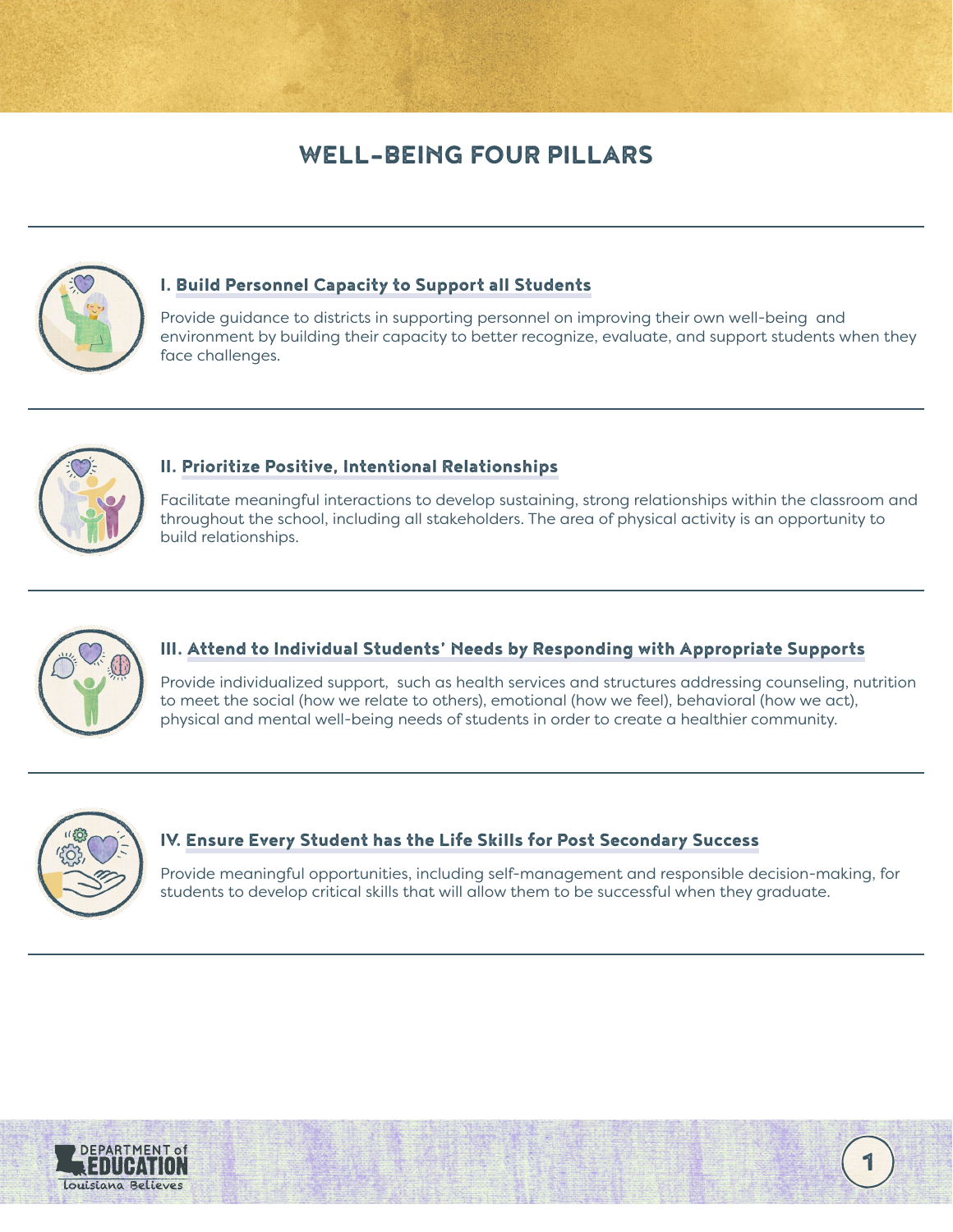## Well-Being Pillar Alignment to Louisiana Priorities



#### <span id="page-1-0"></span>I. Build Personnel Capacity to Support all Students

Provide guidance to districts in supporting personnel on improving their own well-being and environment by building their capacity to better recognize, evaluate, and support students when they face challenges.

|                                                                                                                                                            | <b>Priority 1:</b><br><b>Ensure every</b><br>student is<br>on track to a<br>professional<br>career, college<br>degree or service | <b>Priority 2:</b><br><b>Remove barriers</b><br>and create<br>equitable,<br>inclusive learning<br>experiences for<br>all children | <b>Priority 3:</b><br>Provide the<br>highest quality<br>teaching<br>and learning<br>environment | <b>Priority 4:</b><br>Develop and<br>retain a diverse,<br>highly-effective<br>educator<br>workforce | <b>Priority 5:</b><br>Cultivate high-<br>impact systems,<br>structures and<br>partnerships |
|------------------------------------------------------------------------------------------------------------------------------------------------------------|----------------------------------------------------------------------------------------------------------------------------------|-----------------------------------------------------------------------------------------------------------------------------------|-------------------------------------------------------------------------------------------------|-----------------------------------------------------------------------------------------------------|--------------------------------------------------------------------------------------------|
| <b>Professional Development</b>                                                                                                                            |                                                                                                                                  |                                                                                                                                   |                                                                                                 |                                                                                                     |                                                                                            |
| <b>Teaming</b>                                                                                                                                             |                                                                                                                                  |                                                                                                                                   |                                                                                                 |                                                                                                     |                                                                                            |
| <b>Coaching/Mentoring</b>                                                                                                                                  |                                                                                                                                  |                                                                                                                                   |                                                                                                 |                                                                                                     |                                                                                            |
| Self-care resources/<br>implementation plan for staff                                                                                                      |                                                                                                                                  |                                                                                                                                   |                                                                                                 |                                                                                                     |                                                                                            |
| <b>Implementation infrastructure</b><br>(evaluation, fidelity measures,<br>standards and competencies,<br>resources, communication plan,<br>feedback loop) |                                                                                                                                  |                                                                                                                                   |                                                                                                 |                                                                                                     |                                                                                            |
| <b>District-Level Well-Being</b><br><b>Advisory Council</b>                                                                                                |                                                                                                                                  |                                                                                                                                   |                                                                                                 |                                                                                                     |                                                                                            |
| <b>District Wellness policy updated</b><br>to include staff and student<br>well-being.                                                                     |                                                                                                                                  |                                                                                                                                   |                                                                                                 |                                                                                                     |                                                                                            |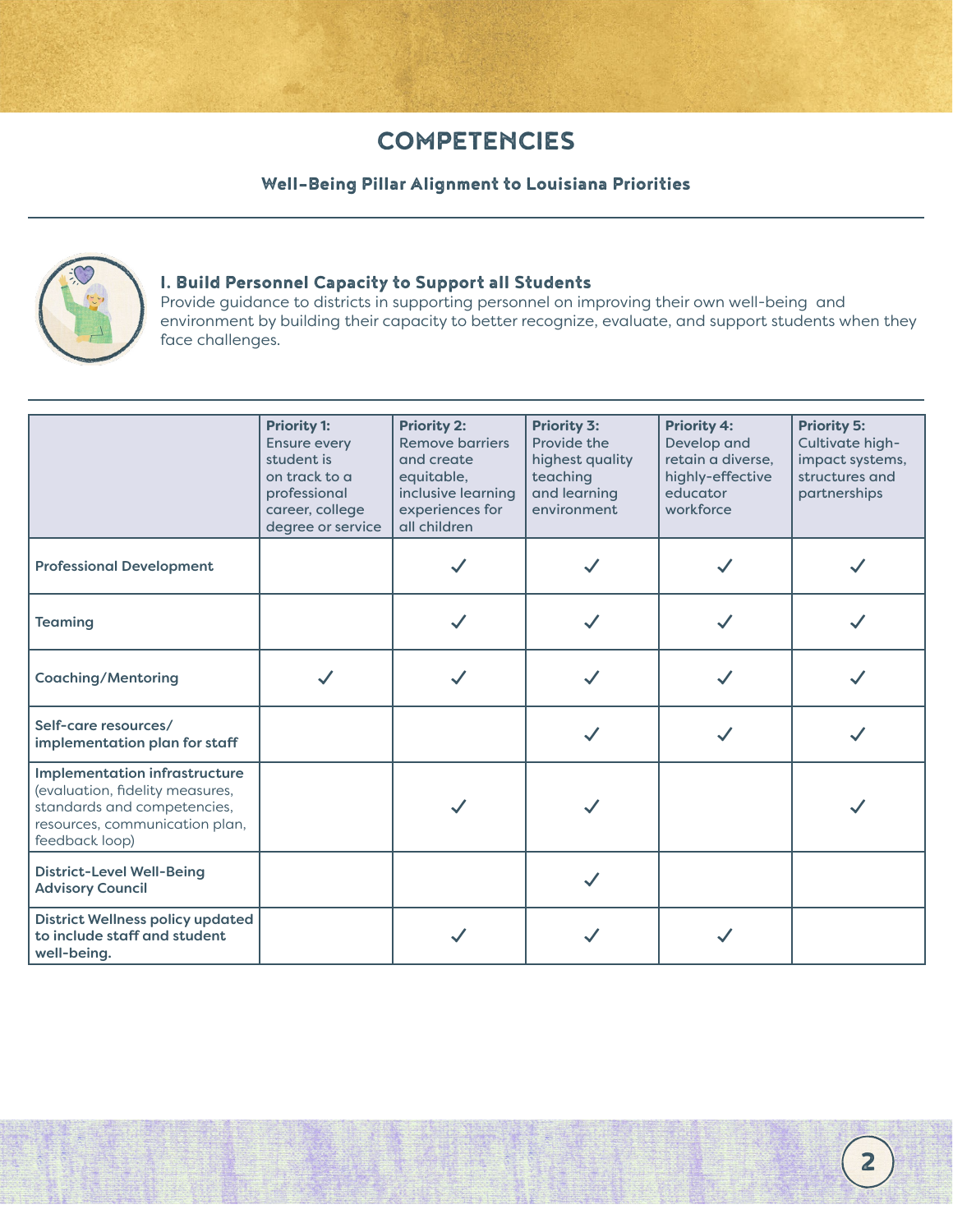## Well-Being Pillar Alignment to Louisiana Priorities



#### <span id="page-2-0"></span>II. Prioritize Positive, Intentional Relationships

Facilitate meaningful interactions to develop sustaining, strong relationships within the classroom and throughout the school, including all stakeholders. Physical activity is an opportunity to build relationships.

|                           | <b>Priority 1:</b><br>Ensure every<br>student is<br>on track to a<br>professional<br>career, college<br>degree or service | <b>Priority 2:</b><br><b>Remove barriers</b><br>and create<br>equitable,<br>inclusive learning<br>experiences for<br>all children | <b>Priority 3:</b><br>Provide the<br>highest quality<br>teaching<br>and learning<br>environment | <b>Priority 4:</b><br>Develop and<br>retain a diverse,<br>highly-effective<br>educator<br>workforce | <b>Priority 5:</b><br>Cultivate high-<br>impact systems,<br>structures and<br>partnerships |
|---------------------------|---------------------------------------------------------------------------------------------------------------------------|-----------------------------------------------------------------------------------------------------------------------------------|-------------------------------------------------------------------------------------------------|-----------------------------------------------------------------------------------------------------|--------------------------------------------------------------------------------------------|
| <b>Staff to Student</b>   |                                                                                                                           |                                                                                                                                   |                                                                                                 |                                                                                                     |                                                                                            |
| <b>Staff to Family</b>    |                                                                                                                           |                                                                                                                                   |                                                                                                 |                                                                                                     |                                                                                            |
| <b>Staff to Staff</b>     |                                                                                                                           |                                                                                                                                   |                                                                                                 |                                                                                                     |                                                                                            |
| <b>Student to Student</b> |                                                                                                                           |                                                                                                                                   |                                                                                                 |                                                                                                     |                                                                                            |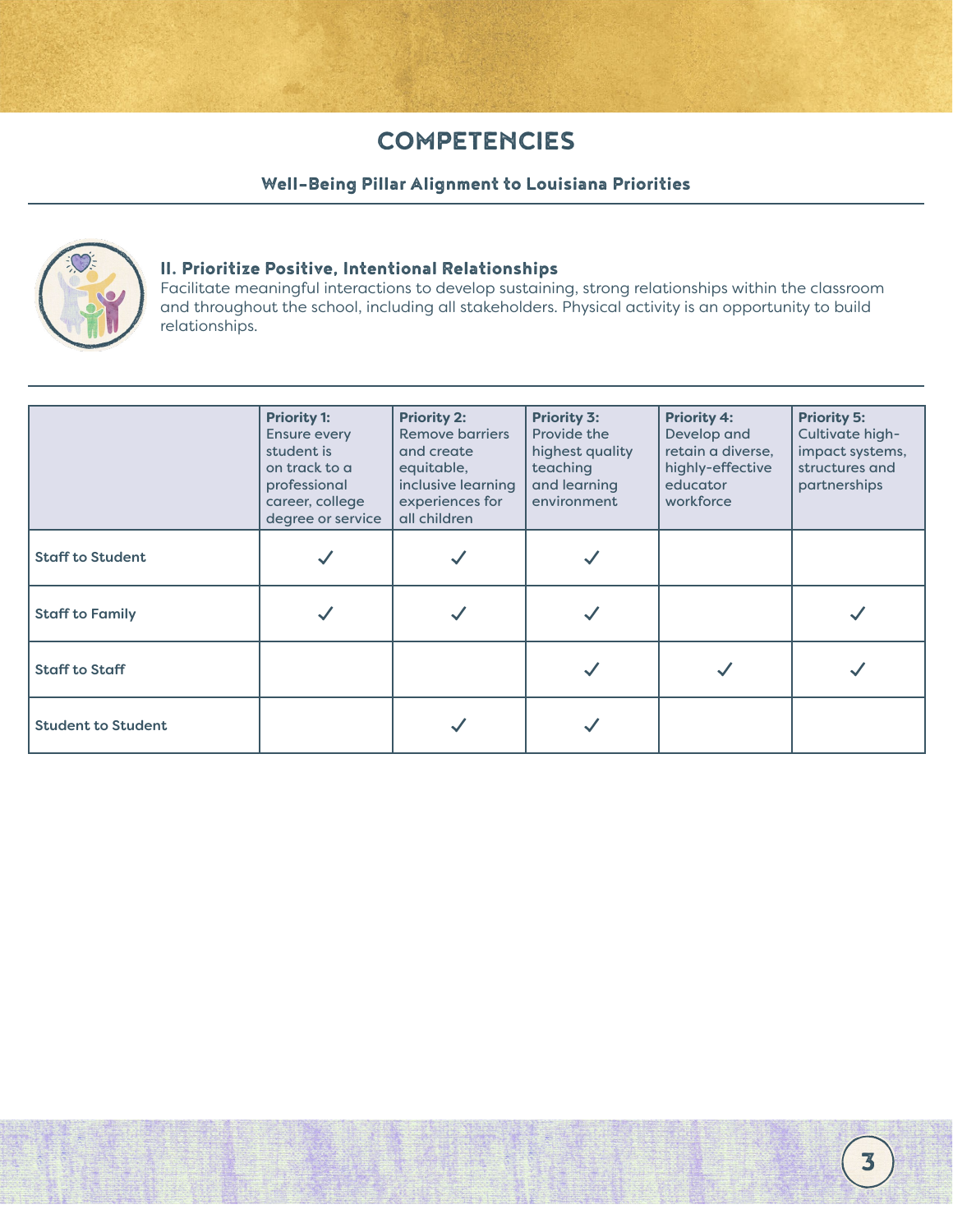### Well-Being Pillar Alignment to Louisiana Priorities



### <span id="page-3-0"></span>III. Attend to Individual Students' Needs by Responding with Appropriate Supports

Provide individualized support, such as health services and structures addressing counseling, nutrition to meet the social (how we relate to others), emotional (how we feel), behavioral (how we act), physical and mental well-being needs of students in order to create a healthier community.

|                                                                                                       | <b>Priority 1:</b><br><b>Ensure every</b><br>student is<br>on track to a<br>professional<br>career, college<br>degree or service | <b>Priority 2:</b><br><b>Remove barriers</b><br>and create<br>equitable,<br>inclusive learning<br>experiences for<br>all children | <b>Priority 3:</b><br>Provide the<br>highest quality<br>teaching<br>and learning<br>environment | <b>Priority 4:</b><br>Develop and<br>retain a diverse,<br>highly-effective<br>educator<br>workforce | <b>Priority 5:</b><br>Cultivate high-<br>impact systems,<br>structures and<br>partnerships |
|-------------------------------------------------------------------------------------------------------|----------------------------------------------------------------------------------------------------------------------------------|-----------------------------------------------------------------------------------------------------------------------------------|-------------------------------------------------------------------------------------------------|-----------------------------------------------------------------------------------------------------|--------------------------------------------------------------------------------------------|
| Training and materials to build<br>structures for staff to regularly<br>communicate with all students |                                                                                                                                  |                                                                                                                                   |                                                                                                 |                                                                                                     |                                                                                            |
| Tier I strategies to support<br>student life skills integrated<br>with academic curriculum            |                                                                                                                                  |                                                                                                                                   |                                                                                                 |                                                                                                     |                                                                                            |
| Tier-II and Tier III evidence-<br>based interventions                                                 |                                                                                                                                  |                                                                                                                                   |                                                                                                 |                                                                                                     |                                                                                            |
| Use data to identify student<br>well-being needs                                                      |                                                                                                                                  |                                                                                                                                   |                                                                                                 |                                                                                                     |                                                                                            |
| <b>Leverage External Service</b><br><b>Providers</b>                                                  |                                                                                                                                  |                                                                                                                                   |                                                                                                 |                                                                                                     |                                                                                            |
| <b>Map existing resources</b>                                                                         |                                                                                                                                  |                                                                                                                                   |                                                                                                 |                                                                                                     |                                                                                            |
| <b>Crisis Response Plan</b><br>(see legislative guidance)                                             |                                                                                                                                  |                                                                                                                                   |                                                                                                 |                                                                                                     |                                                                                            |